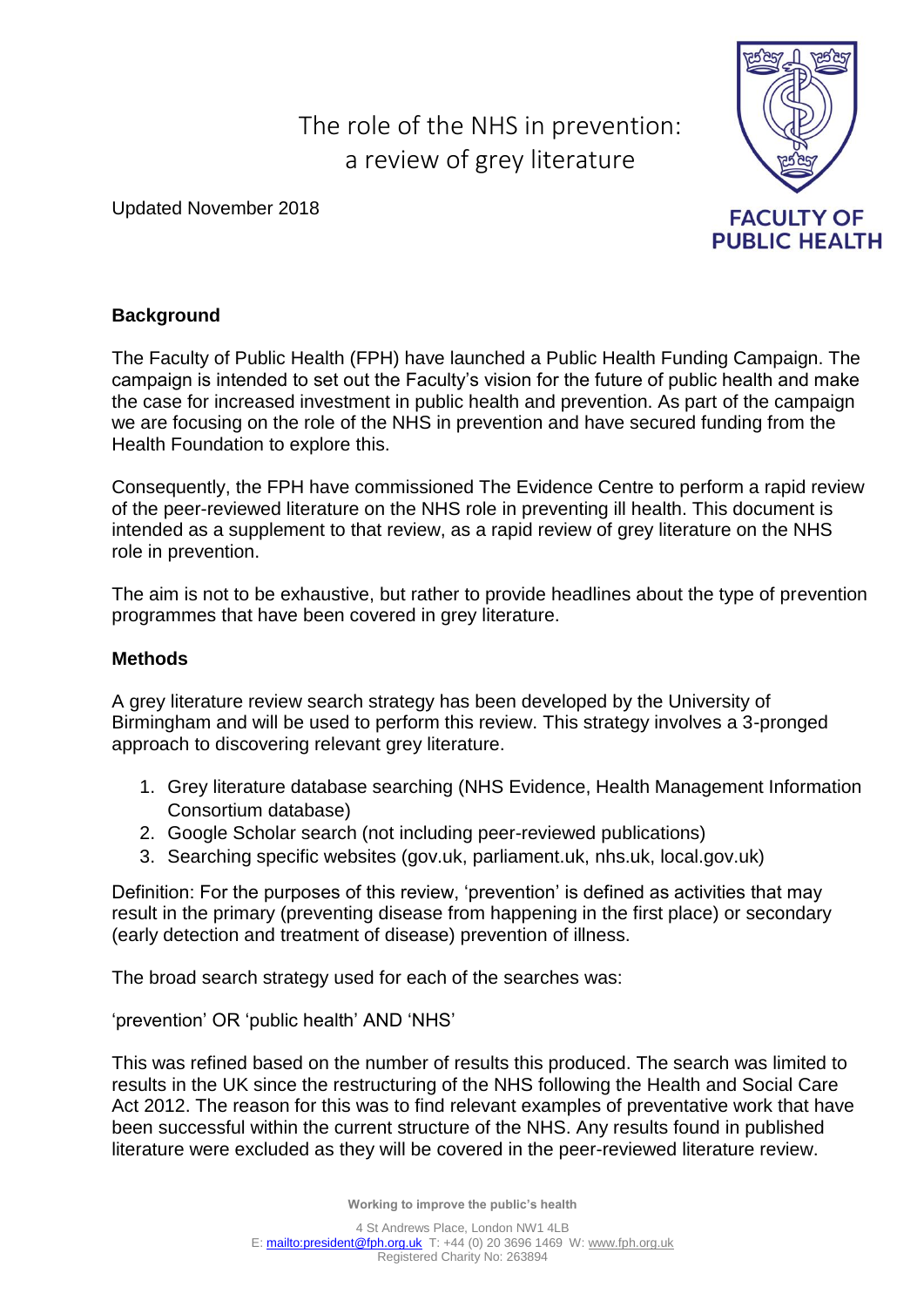Additional relevant papers were identified using more specific search terms and snowballing.

This work is intended as a scan or rapid search of the role of the NHS in prevention. It is not intended as a comprehensive search of preventative work in the NHS and as such both the search strategy and review of the literature are limited in scope.

# **Results**

- 1. Grey literature search
	- a. NHS Evidence 473 results, 14 relevant publications
	- b. HMIC database 91 results, 1 relevant publication
- 2. Google scholar search 346,000 results, search refined then 67 results, no nonpeer-reviewed literature identified
- 3. Searching specific websites
	- a. Gov.uk 31,613 results found ordered by relevance, first 100 results filtered by title and summary, 1 new relevant publication, 4 repeats
	- b. Parliament.uk 16,700 results ordered by relevance, first 100 results filtered by title and summary, 1 relevant publication
	- c. Nhs.uk 4,540 results ordered by relevance, first 100 results filtered by title and summary, no relevant publications
	- d. Local.gov.uk 5,040 results ordered by relevance, first 100 results filtered by title and summary, 4 relevant publications
- 4. Additional papers identified 2 further relevant documents identified from nongovernmental organisations

Table 1 below is a brief summary of the relevant publications found alongside the source, publishing organisation and publication title.

| <b>Source</b>          | Organisation                          | <b>Publication Title</b>                                                                          | <b>Summary of discussion on NHS</b><br>prevention work                                                                                                                                                                                    |
|------------------------|---------------------------------------|---------------------------------------------------------------------------------------------------|-------------------------------------------------------------------------------------------------------------------------------------------------------------------------------------------------------------------------------------------|
| <b>NHS</b><br>Evidence | Royal<br>College of<br><b>Nursing</b> | The case for healthy<br>workplaces                                                                | 131 million sick days in the UK in 2013.<br>The NHS employs 1.7 million people in<br>the UK. Promoting health and wellbeing<br>amongst NHS staff is key to the nation's<br>health.                                                        |
| <b>NHS</b><br>Evidence | <b>Scottish</b><br>government         | A Healthier Future -<br>Action and<br>Ambitions on Diet,<br><b>Activity and Healthy</b><br>Weight | Healthcare retail standard and Health<br>living award have led to healthier food<br>consumption within NHS settings in<br>Scotland. Support expressed for NHS<br>healthy living interventions and NHS child<br>healthy weight programmes. |

*Table 1*: A summary of grey literature found as part of the rapid review.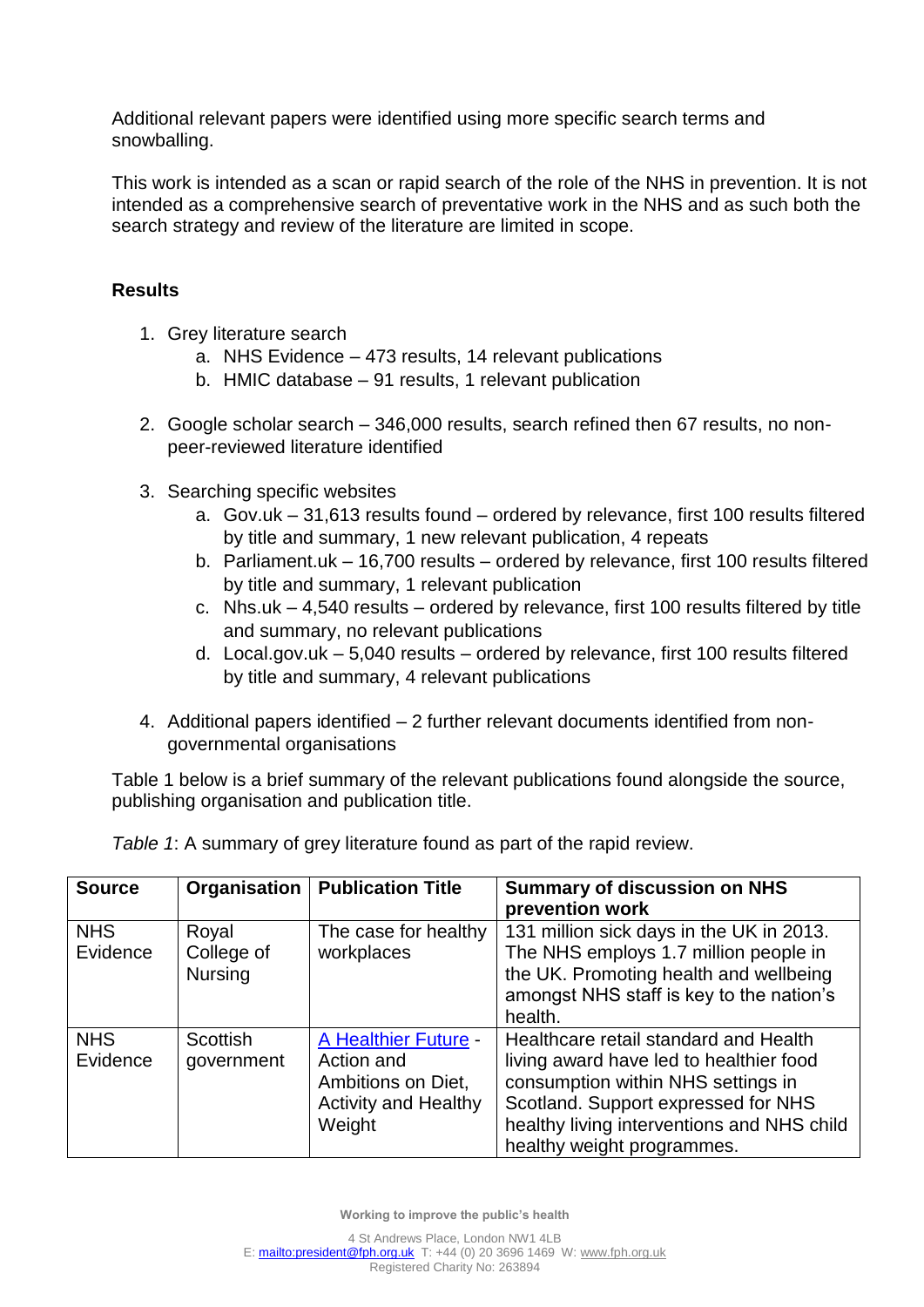| <b>NHS</b> | House of             | The five year                                | Improve 7 day crisis response service for                                  |
|------------|----------------------|----------------------------------------------|----------------------------------------------------------------------------|
| Evidence   | Commons              | forward view for                             | suicide prevention.                                                        |
|            |                      | mental health                                | Secondary prevention for people with                                       |
|            |                      |                                              | severe mental health issues, especially                                    |
|            |                      |                                              | stopping smoking.                                                          |
| <b>NHS</b> | <b>Health</b>        | <b>Facing the facts,</b>                     | Training clinicians in population medicine                                 |
| Evidence   | Education            | shaping the future -                         | and prevention should be the first priority.                               |
|            | England              | A draft health and                           | If prevention or service transformation are                                |
|            |                      | care workforce                               | not used to reduce demand, 190,000                                         |
|            |                      | strategy for England                         | more clinical posts will be needed by                                      |
|            |                      | to 2027                                      | 2027. Nurses and midwives to receive                                       |
|            |                      |                                              | training in prevention and self-care.                                      |
| <b>NHS</b> | Department           | A fitter future for all                      | A progress report on Northern Ireland's                                    |
| Evidence   | of Health            | - Framework for                              | attempts to curb obesity. A number of                                      |
|            | Northern             | preventing and                               | successful prevention initiatives are                                      |
|            | Ireland              | addressing                                   | running, however only one mentions NHS                                     |
|            |                      | overweight and                               | involvement.                                                               |
|            |                      | obesity                                      |                                                                            |
| <b>NHS</b> | Quality              | Focus on public                              | Concerns over the loss of public health                                    |
| Evidence   | Watch                | health and                                   | input on NHS commissioning has led to                                      |
|            |                      | prevention                                   | less of a focus on prevention.                                             |
| <b>NHS</b> | <b>Public Health</b> | <b>Using the world</b>                       | Optimising anti-hypertensive and atrial                                    |
| Evidence   | England              | leading NHS                                  | fibrillation treatment saves £274.2 million                                |
|            |                      | prevention                                   | and £241.6 million over 3 years,                                           |
|            |                      | programme to                                 | highlighting the value of prevention.                                      |
|            |                      | prevent CVD                                  | Increasing uptake of NHS Health Checks                                     |
|            |                      |                                              | and referrals for lifestyle management                                     |
|            |                      |                                              | can prevent CVD.                                                           |
| <b>NHS</b> | <b>Public Health</b> | The prevention                               | NHS Provider Trusts have made progress                                     |
| Evidence   | England              | challenge one year                           | in certain areas such as making                                            |
|            |                      | on - A self-                                 | themselves completely smoke-free. Other                                    |
|            |                      | assessment review                            | aspects still need work such as Making                                     |
|            |                      | of progress by NHS                           | <b>Every Contact Count and linking with</b>                                |
|            |                      | <b>Provider Trusts in</b>                    | external partners. A key point is that                                     |
|            |                      | the East                                     | prevention work does not seem to be                                        |
|            |                      | <b>Midlands</b>                              | prioritised or performed systematically                                    |
|            |                      |                                              | across the all organisations.                                              |
| <b>NHS</b> | <b>Public Health</b> | The prevention                               | All CCGs had a strong commitment to                                        |
| Evidence   | England              | challenge one year                           | prevention but reported a lack of                                          |
|            |                      | on - A self-                                 | resources in order to be able to deliver                                   |
|            |                      | assessment review                            | prevention. CCGs did not link their                                        |
|            |                      | of progress by                               | prevention work with others or with NHS                                    |
|            |                      | Clinical                                     | England and failed to capitalise on public                                 |
|            |                      | Commissioning                                | health expertise. Prevention comes lower                                   |
|            |                      | Groups in the East<br>Midlands.              | on the list of priorities, there are no                                    |
| <b>NHS</b> | <b>Public Health</b> |                                              | national incentives for prevention.                                        |
| Evidence   |                      | The NHS Health                               | NHS Health Checks result in early                                          |
|            | England              | <b>Check - Stock take</b><br>and action plan | diagnosis of disease and offers<br>opportunities for secondary prevention. |
|            |                      |                                              | Over 6 million people have had a health                                    |
|            |                      |                                              |                                                                            |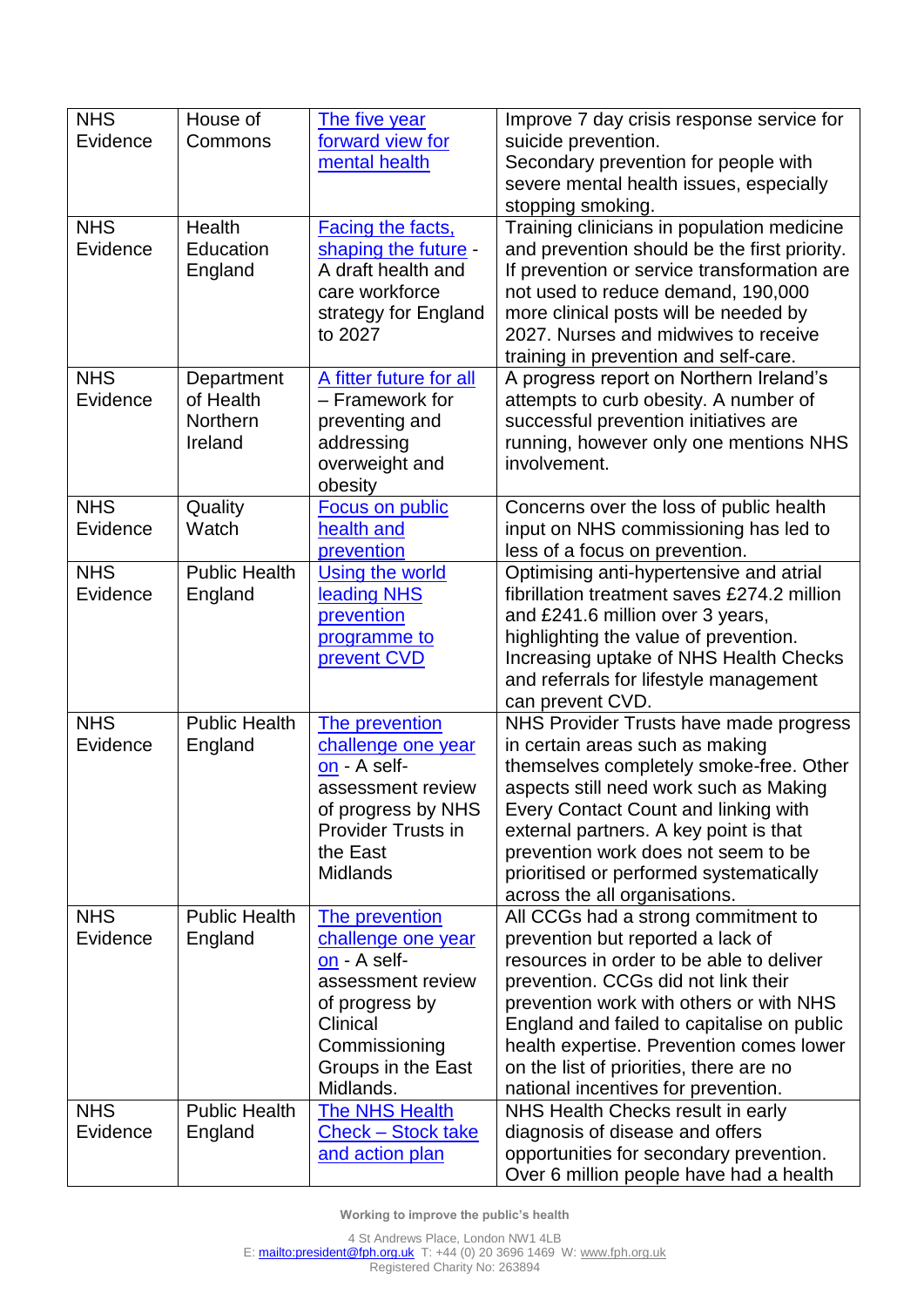|                         |                                                         |                                                                                                                                                                               | check though this is not evenly distributed                                                                                                                                                                                                                                                                                                                                                                                     |
|-------------------------|---------------------------------------------------------|-------------------------------------------------------------------------------------------------------------------------------------------------------------------------------|---------------------------------------------------------------------------------------------------------------------------------------------------------------------------------------------------------------------------------------------------------------------------------------------------------------------------------------------------------------------------------------------------------------------------------|
|                         |                                                         |                                                                                                                                                                               | across local authorities.                                                                                                                                                                                                                                                                                                                                                                                                       |
| <b>NHS</b><br>Evidence  | <b>Public Health</b><br>England                         | Health matters -<br>preventing type 2<br>diabetes                                                                                                                             | NHS Diabetes Prevention Plan aims to<br>deliver weight loss and reduce the<br>incidence of Type 2 diabetes. Aims to<br>refer people to appropriate services e.g.<br>weight management classes to prevent                                                                                                                                                                                                                        |
| <b>NHS</b><br>Evidence  | <b>NHS</b>                                              | Next steps on the<br><b>NHS</b> five-year<br>forward view                                                                                                                     | Type 2 diabetes.<br>Call for expansion on the NHS Diabetes<br>Prevention Programme.<br>CQUIN payments to NHS trusts for<br>offering smoking and alcohol advice.<br>NHS Health Check delivery and uptake to<br>be improved.<br>A 'wellbeing premium' trial in the West<br>Midlands to encourage employers to look<br>after their employees' health.<br>NHS RightCare to work with CCGs to<br>improve prevention of CVD.          |
| <b>NHS</b><br>Evidence  | Department<br>of Health                                 | <b>Government</b><br>response to the<br><b>Lords Select</b><br>Committee report on<br>Long-Term<br><b>Sustainability of the</b><br><b>NHS and Adult</b><br><b>Social Care</b> | Government responses to Health<br>Committee concerns about public health<br>funding outlining the next steps on the<br>NHS five-year forward view and giving<br>examples such as the NHS Diabetes<br>Prevention Programme as ongoing<br>preventative work.                                                                                                                                                                      |
| <b>NHS</b><br>Evidence  | <b>Public Health</b><br>England                         | Cardiovascular<br>disease: getting<br>serious about<br>prevention                                                                                                             | Discussion of various NHS prevention<br>programmes for cardiovascular disease<br>e.g. Abdominal Aortic Aneurysm<br>Screening Programme.                                                                                                                                                                                                                                                                                         |
| <b>HMIC</b><br>database | <b>Public Health</b><br>England /<br><b>NHS England</b> | Sustainable,<br><b>Resilient, Healthy</b><br>People & Places: A<br>Sustainable<br>Development<br>Strategy for the<br>NHS, Public Health<br>and Social Care<br>system          | Proposes to develop modules including<br>'Building social capital as a core role of<br>health and care system' to develop social<br>value between the NHS, partner<br>organisations and communities.                                                                                                                                                                                                                            |
| Gov.uk                  | <b>Public Health</b><br>England                         | <b>Local health and</b><br>care planning: menu<br>of preventative<br><i>interventions</i>                                                                                     | Comprehensive coverage of preventative<br>interventions and their evidence. 6<br>interventions were identified that could<br>deliver cost savings within 5 years:<br>identification and brief advice offered in<br>primary care to those with a high alcohol<br>intake; alcohol care teams in secondary<br>care; tobacco screening, advice and<br>referral in secondary care; improved<br>management of hypertension in primary |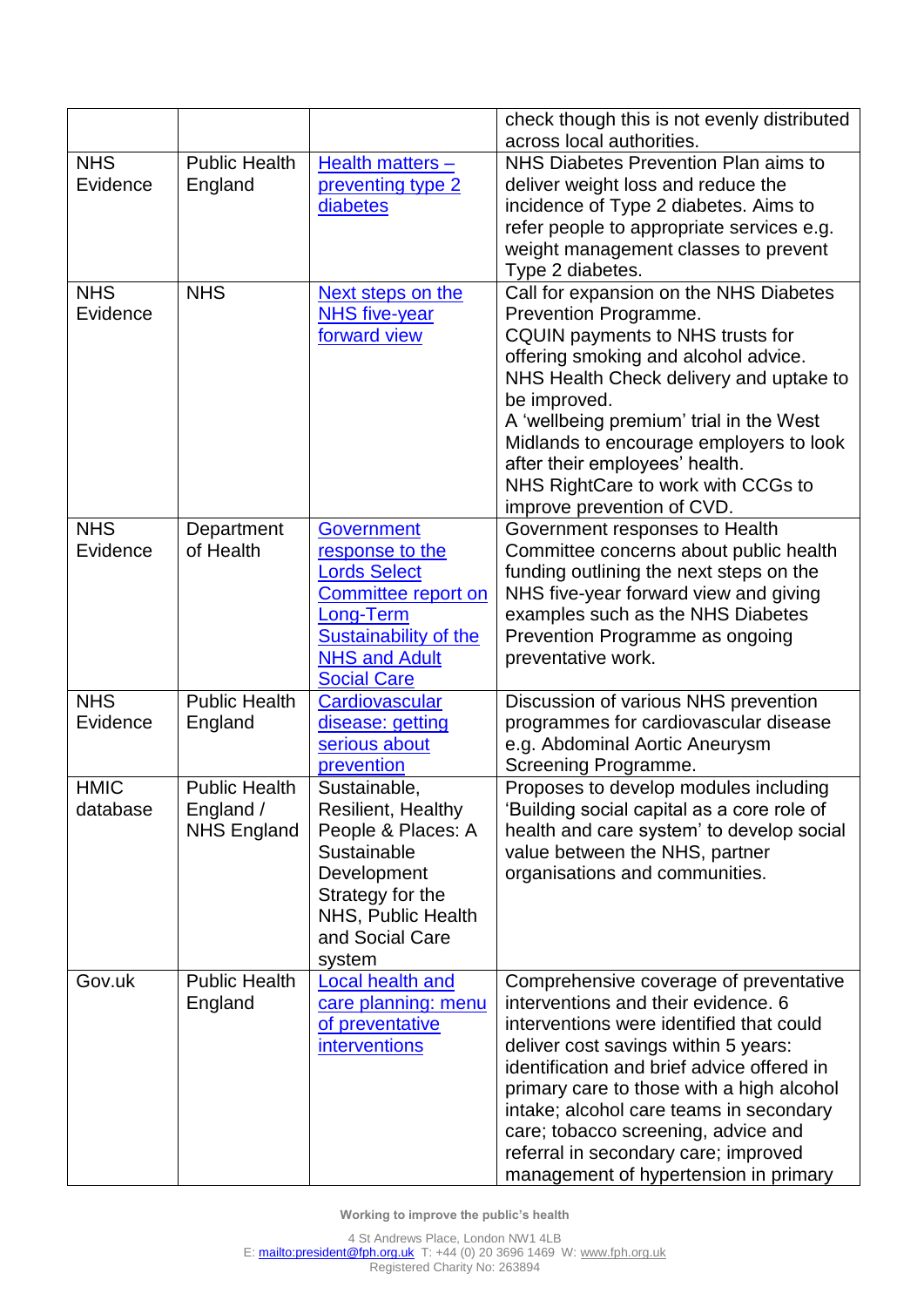|                          |                                                   |                                                                                                                               | care; increased uptake of long-acting<br>reversible contraceptives; implementing a                                                                                                                                                                                                                                                                   |
|--------------------------|---------------------------------------------------|-------------------------------------------------------------------------------------------------------------------------------|------------------------------------------------------------------------------------------------------------------------------------------------------------------------------------------------------------------------------------------------------------------------------------------------------------------------------------------------------|
|                          |                                                   |                                                                                                                               | fracture liaison service in secondary care.                                                                                                                                                                                                                                                                                                          |
| Parliament<br>.uk        | House of<br>Commons-<br>Health<br>Committee       | <b>Impact of physical</b><br>activity and diet on<br>health                                                                   | Brief advice to increase physical activity<br>in primary care settings is cost-effective.<br>Lifestyle weight management service<br>referral can also be effective.<br>The NHS is this country's largest<br>employer and has a crucial role to play<br>both in terms of promoting the health of<br>its workforce, and in setting a wider<br>example. |
| Local.gov.<br>uk         | Local<br>Government<br>Association                | <b>Government and</b><br><b>NHS</b> integration in<br>Worcestershire<br><b>County Council</b>                                 | Examples of local authority and NHS<br>integration in Worcestershire include: the<br>south Worcestershire Integrated<br>Recovery programme, social impact bond<br>to tackle loneliness and isolation.                                                                                                                                                |
| Local.gov.<br>uk         | Local<br>Government<br>Association                | <b>Government and</b><br><b>NHS</b> integration in<br><b>Richmond upon</b><br><b>Thames</b>                                   | Introduction of systematic commissioning<br>to focus on outcomes and focusing on<br>prevention rather than treatment.                                                                                                                                                                                                                                |
| Local.gov.<br>uk         | Local<br>Government<br>Association                | <b>Prevention: A</b><br><b>Shared</b><br>Commitment -<br>Making the case for<br>a Prevention<br><b>Transformation</b><br>Fund | Call for a prevention transformation fund.<br>Examples of preventative work between<br>NHS and local authorities given in the<br>document.                                                                                                                                                                                                           |
| Local.gov.<br>uk         | Local<br>government<br>association                | <b>Public Health's role</b><br>in local government<br>and NHS integration                                                     | Highlighting how public health can be<br>used to integrate prevention work in the<br>NHS and local authorities e.g. through<br>influencing commissioning.                                                                                                                                                                                            |
| <b>Broader</b><br>search | <b>Nuffield trust</b>                             | <b>Cuts to public</b><br>health: why<br>spending less will<br>cost the NHS more                                               | Public health interventions offer good<br>return on investment but the pay-off is<br>longer term therefore public health<br>funding is seen as an easy target for cuts.                                                                                                                                                                              |
| <b>Broader</b><br>search | <b>British</b><br>Medical<br>Association          | <b>Prevention before</b><br>cure Securing the<br>long-term<br>sustainability of<br>the NHS                                    | Much of ill-health is preventable should<br>population health be focused upon.<br>Alcohol, diet and obesity, and tobacco are<br>some areas on which targeted prevention<br>would benefit population health.                                                                                                                                          |
| Added November 2018      |                                                   |                                                                                                                               |                                                                                                                                                                                                                                                                                                                                                      |
| <b>Broader</b><br>search | Department<br>of Health and<br><b>Social Care</b> | <b>Prevention is better</b><br>than cure                                                                                      | Sets out vision for 'putting prevention at<br>the heart of the nation's health'.<br>Describes why prevention is important<br>and the government's vision for<br>prevention. States there will be a green<br>paper on prevention in the first half of<br>2019.                                                                                        |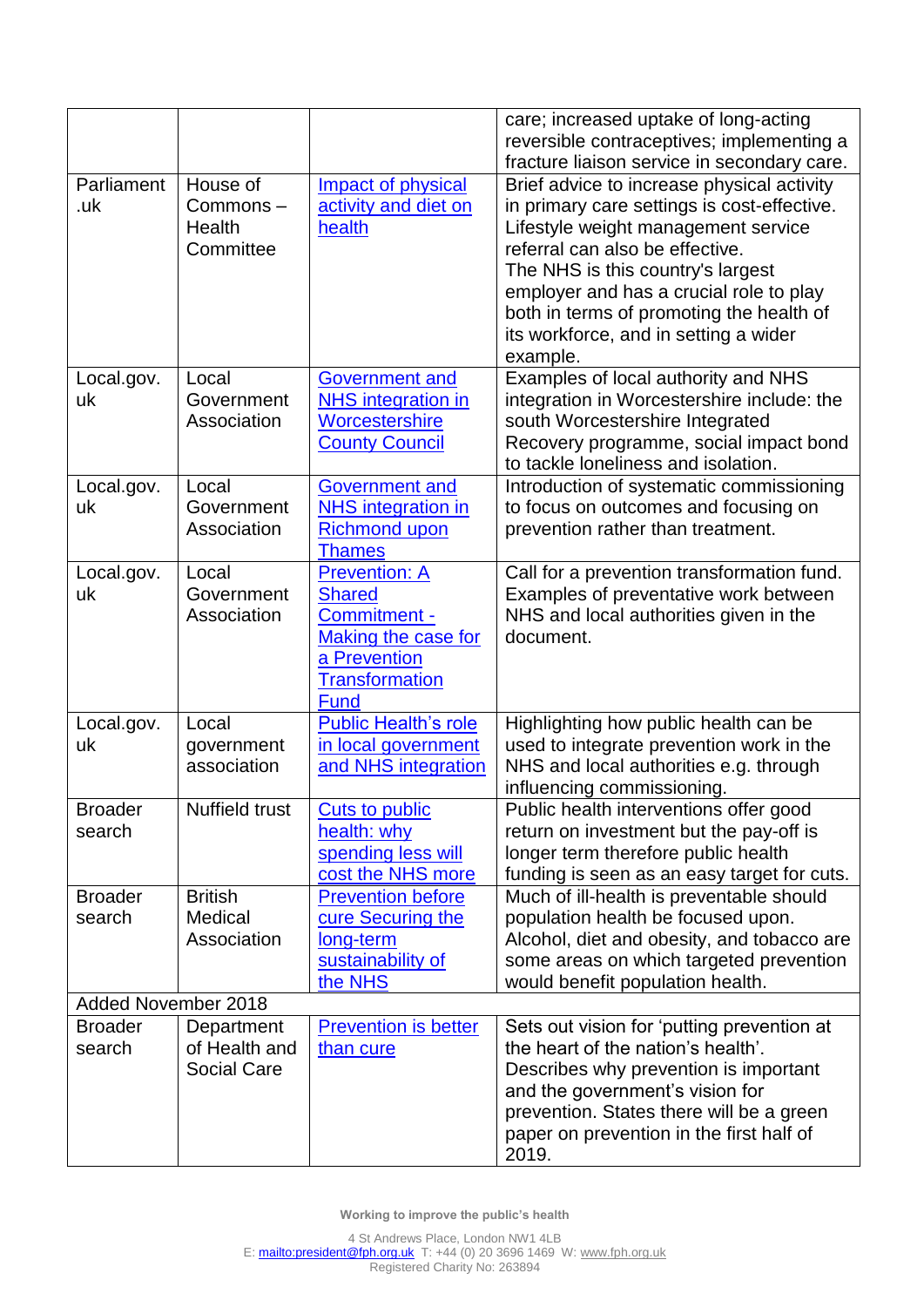| <b>Broader</b> | <b>Public Health</b> | <b>Making prevention a</b> | Outlines PHE's All Our Health framework    |
|----------------|----------------------|----------------------------|--------------------------------------------|
| search         | England              | priority for the next      | designed to embed prevention into every    |
|                |                      | generation of health       | healthcare professionals day to day        |
|                |                      | professionals              | practice.                                  |
| <b>Broader</b> | <b>Public Health</b> | A new vision for           | Calls the new prevention vision a 'seminal |
| search         | England              | prevention                 | moment' for public health. Advocates for   |
|                |                      |                            | integration of services, and a person-     |
|                |                      |                            | centred approach empowering people to      |
|                |                      |                            | take charge of their own health.           |

Table 1 highlights that prevention is seen as the foundation for ensuring a sustainable, functioning NHS. Most of the documents found were policy documents or strategies rather than examples of preventative work happening in the NHS. As such, they reflect the perspectives of the people writing them and are not necessarily evidence-based.

A few key themes emerged from the grey literature:

- There is agreement on the value of prevention long-term however prevention funds often appear to be reallocated to cover acute care within the NHS.
- There is broad consensus that increasing preventative work within the NHS in needed.
- Initiatives such as the NHS Health Check and the NHS National Diabetes Prevention Programme are the biggest examples of preventative work in the NHS (outside of the screening and immunisations programmes).
- NHS Health Checks are highly variable in their delivery and uptake across the country.
- There appears to be an appetite for increased public health involvement in commissioning both in NHS and local authority settings. This is thought to lead to more of a focus on prevention in the commissioning of services.
- The NHS is one of the largest employers in the world and promoting the health of the NHS workforce in terms of both physical and mental health could be an example to all other employers.
- Additionally, ensuring that healthcare workers are trained about prevention and promoting health could help improve public health.
- Multiple examples of integration between local authority and the NHS were found at the local level.
- Collaborative and partnership working across the NHS, public health and local authorities appears to be a successful method for promoting prevention.

The Public Health England Chief Executive, Duncan Selbie, has recently set out the following priorities for the NHS: 'We need to remove smoking from England – for good, address our appalling obesity levels in both adults and children and tackle the high rates of avoidable deaths from cardiovascular disease.' There are nationally mandated preventative programmes addressing each of these: NHS Stop Smoking services, NHS Diabetes Prevention Programme and the NHS Health Check. Clearly there is scope for improving these programmes and supplementing them with further preventative work.